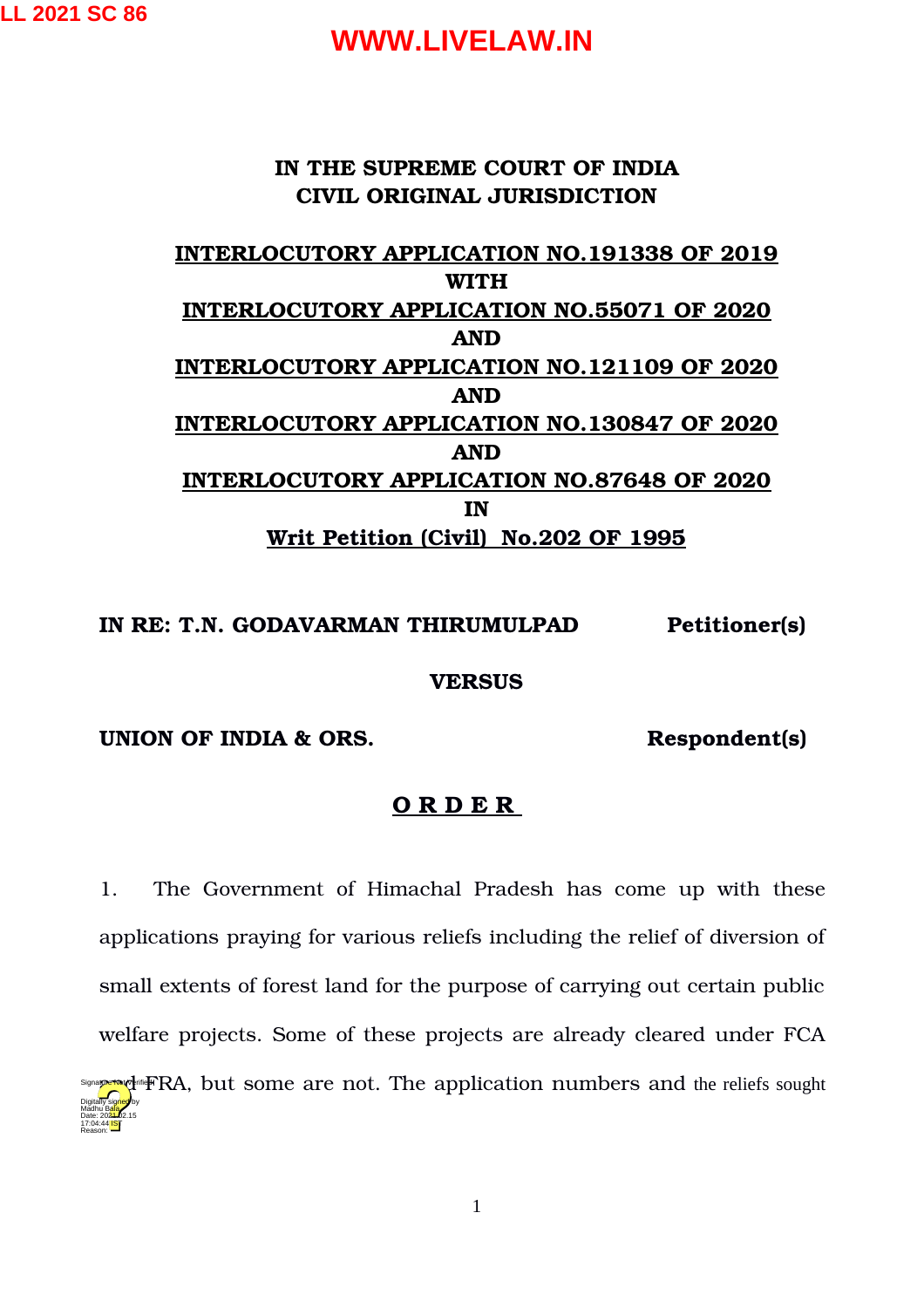are presented in a tabular column for easy reference:

| Interlocutory                                  | <b>Prayer</b>                                                                                                                                                                                                                                                                                                                                                                                                                                                                                                                                                                                                                                                                                                                                                                                                                                   |  |  |  |
|------------------------------------------------|-------------------------------------------------------------------------------------------------------------------------------------------------------------------------------------------------------------------------------------------------------------------------------------------------------------------------------------------------------------------------------------------------------------------------------------------------------------------------------------------------------------------------------------------------------------------------------------------------------------------------------------------------------------------------------------------------------------------------------------------------------------------------------------------------------------------------------------------------|--|--|--|
| <b>Application</b>                             |                                                                                                                                                                                                                                                                                                                                                                                                                                                                                                                                                                                                                                                                                                                                                                                                                                                 |  |  |  |
| <b>Number</b>                                  |                                                                                                                                                                                                                                                                                                                                                                                                                                                                                                                                                                                                                                                                                                                                                                                                                                                 |  |  |  |
| 191338/2019<br>(Application for<br>directions) | Relax the restriction imposed on diversion of forest land<br>$\bullet$<br>under the Forest (Conservation) Act, 1980 vide order dated<br>11.3.2019                                                                                                                                                                                                                                                                                                                                                                                                                                                                                                                                                                                                                                                                                               |  |  |  |
|                                                | Relax the restriction imposed on diversion of forest land<br>$\bullet$<br>under the Scheduled Tribes and Other Traditional Forest<br>Dwellers (Recognition of Forest Rights) Act, 2006 vide or-<br>der dated 11.3.2019<br>Permit the State Himachal Pradesh, to issue formal orders                                                                                                                                                                                                                                                                                                                                                                                                                                                                                                                                                             |  |  |  |
|                                                | for diversion of forest land under the Forest Act, 1980 and<br>the Scheduled Tribes and Other Traditional Forest<br>Dwellers (Recognition of Forest Rights) Act, 2006 for con-<br>struction of projects mentioned in para-5 of the applica-<br>tion and, to issue formal order also in respect of project<br>mentioned in para 6 of the application after receipt of final<br>approval from Govt. of India under FCA, 1980.                                                                                                                                                                                                                                                                                                                                                                                                                     |  |  |  |
| 55071/2020                                     | Relax/remove the restriction imposed on diversion of for-<br>$\bullet$                                                                                                                                                                                                                                                                                                                                                                                                                                                                                                                                                                                                                                                                                                                                                                          |  |  |  |
| (Application for                               | est land under the Forest (Conservation) Act, 1980 vide or-<br>der dated 11.3.2019                                                                                                                                                                                                                                                                                                                                                                                                                                                                                                                                                                                                                                                                                                                                                              |  |  |  |
| Directions)                                    | Relax/remove the restriction imposed on diversion of for-<br>$\bullet$<br>est land under Scheduled Tribes and Other Traditional<br>Forest Dwellers (Recognition of Forest Rights) Act, 2006<br>vide order dated 11.3.2019<br>• Permit the State Himachal Pradesh, to issue formal orders<br>for diversion of forest land under the Forest Act, 1980 and<br>the Scheduled Tribes and Other Traditional Forest Dwellers<br>(Recognition of Forest Rights) Act, 2006 for construction of<br>projects mentioned in para 8 & 9 of this application and<br>other projects which may be envisaged by the State in fu-<br>ture, in accordance with law i.e. strictly in accordance with<br>the provisions of Forest (Conservation) Act, 1980 and<br>Scheduled Tribes and Other Traditional Forest Dwellers<br>(Recognition of Forest Rights) Act, 2006. |  |  |  |
| 87648/2020                                     | Allow the State of Himachal Pradesh to carry out silvicul-<br>$\bullet$                                                                                                                                                                                                                                                                                                                                                                                                                                                                                                                                                                                                                                                                                                                                                                         |  |  |  |
| (Application for<br>directions)                | ture felling of Khair (Acacia catechu) trees in the forests<br>areas of the State in accordance with the approved Work-<br>ing Plans                                                                                                                                                                                                                                                                                                                                                                                                                                                                                                                                                                                                                                                                                                            |  |  |  |
| 121109/2020                                    | Allow the State of Himachal Pradesh to issue formal orders<br>$\bullet$                                                                                                                                                                                                                                                                                                                                                                                                                                                                                                                                                                                                                                                                                                                                                                         |  |  |  |
| (Application for<br>directions)                | for diversion of forest land under the Forest (Conservation)<br>Act, 1980 [FCA] and Scheduled Tribes and Other Tradi-                                                                                                                                                                                                                                                                                                                                                                                                                                                                                                                                                                                                                                                                                                                           |  |  |  |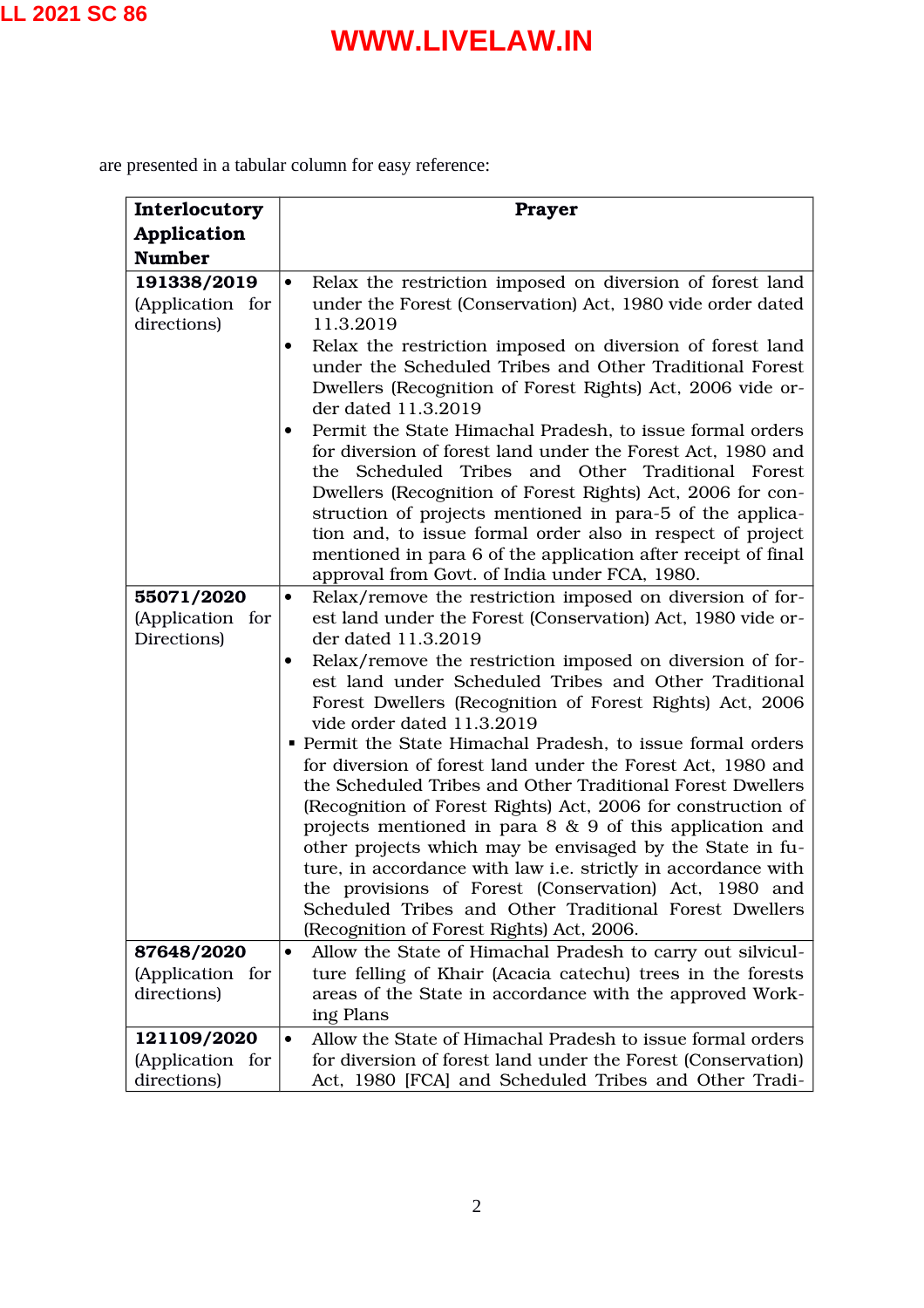|                                                | tional Forest Dwellers (Recognition of Forest Rights) Act,<br>2006 [FRA] for construction of projects mentioned in paras<br>12 & 13 of this application and other projects that may be<br>envisaged by the State in future in accordance with law<br>i.e.strictly with the provisions of FCA and FRA.                                                                                                                                                                                                                                                            |
|------------------------------------------------|------------------------------------------------------------------------------------------------------------------------------------------------------------------------------------------------------------------------------------------------------------------------------------------------------------------------------------------------------------------------------------------------------------------------------------------------------------------------------------------------------------------------------------------------------------------|
| 130847/2020<br>(Application for<br>directions) | Allow the State of Himachal Pradesh to issue formal orders<br>$\bullet$<br>for diversion of forest land under the Forest (Conservation)<br>Act, 1980 for construction of projects mentioned in Para<br>13 and detailed in Annexure A-6 for all other projects that<br>may be envisaged by the State in future, in accordance<br>with law i.e. strictly with the provisions of Forest (Conser-<br>vation) Act, 1980 or the Scheduled Tribes and Traditional<br>Forest Dwellers (Recognition of Forest Rights) Act, 2006 or<br>other Statutes governing the field. |

2. We have heard Shri Tushar Mehta, learned Solicitor General and Shri Ashok Sharma, learned Advocate General for the State of Himachal Pradesh, appearing for the applicant and Shri A.D.N. Rao, learned Amicus Curiae appointed by this Court. From the submissions made by Shri A.D.N. Rao, learned Amicus Curiae, it can be deciphered that some of the reliefs sought by the State of Himachal Pradesh can be straight away granted and some other reliefs can be granted subject to certain clearances. The projects for which permission may be granted and projects which can be permitted subject to certain conditions are also given in a tabular column as follows:

| Interlocutory<br>Application<br><b>Number</b> | Projects       | Projects<br>permitted<br>with<br>without<br>or<br>condition |
|-----------------------------------------------|----------------|-------------------------------------------------------------|
|                                               | $(\mathbf{I})$ |                                                             |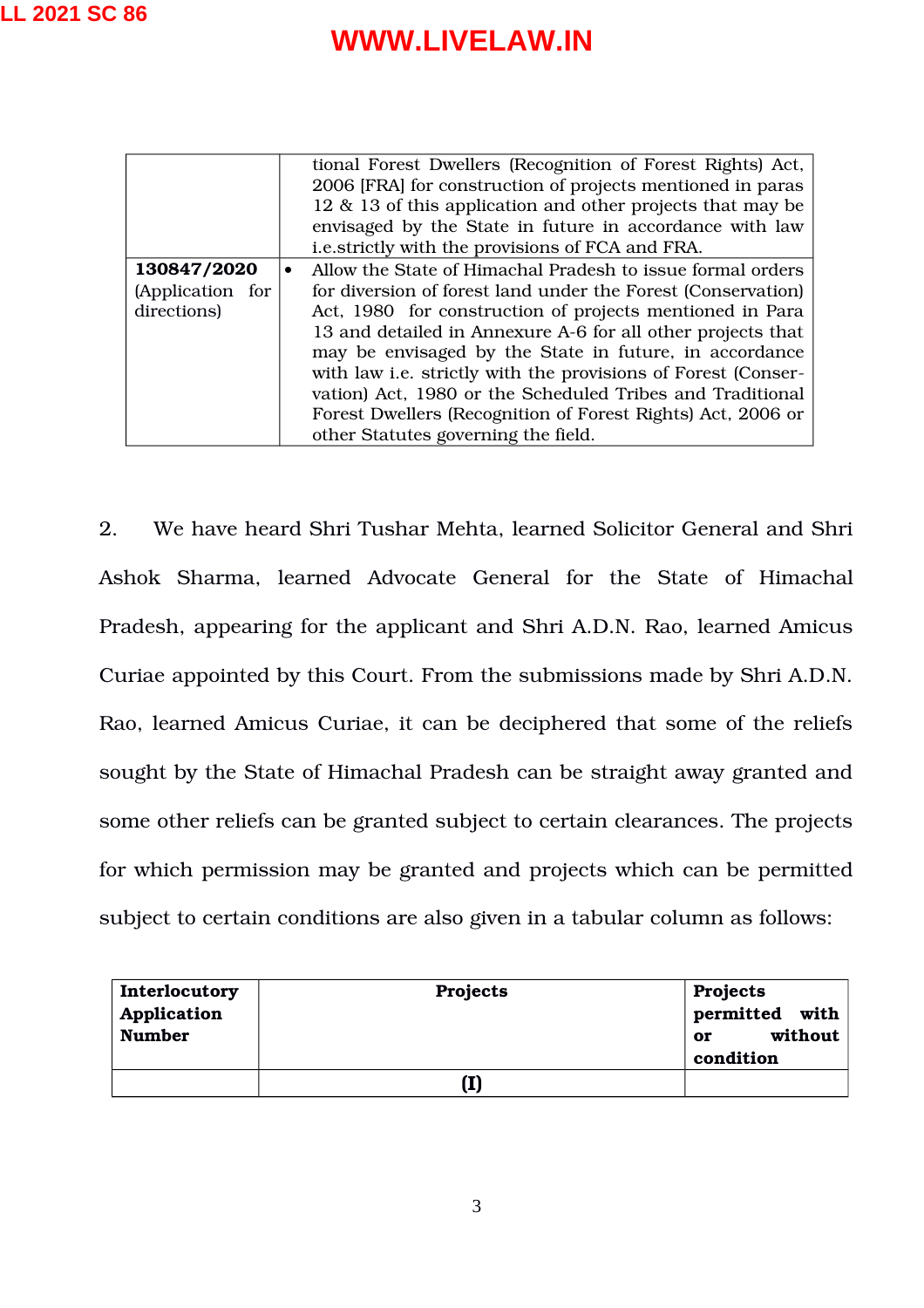| 191338/2019 | S.No           | <b>Activities</b>                           | of<br>No.      | Area        |                                            |
|-------------|----------------|---------------------------------------------|----------------|-------------|--------------------------------------------|
|             |                |                                             | cases          | involved    |                                            |
|             |                |                                             |                | in ha.      |                                            |
|             | $\mathbf{1}$   | Hydro<br>Electric                           | 3              | 7.3566      |                                            |
|             |                | Projects                                    |                |             |                                            |
|             | $\overline{2}$ | Roads                                       | 27             | 64.2176     |                                            |
|             | 3              | Indian Institute of<br>Technology           | $\mathbf{1}$   | 124.61      |                                            |
|             | $\overline{4}$ | Degree College                              | $\overline{2}$ | 5.9239      |                                            |
|             | 5.             | Model School                                | $\mathbf{1}$   | 2.08        | <b>Permission</b>                          |
|             | 6.             | Construction/upgr                           | $\overline{2}$ | 0.8529      | granted                                    |
|             |                | adation of Electric<br>Sub-stations         |                |             |                                            |
|             | 7.             | Transmission line                           | $\mathbf 1$    | 36.4344     |                                            |
|             | 8.             | Hybrid<br>Power                             | $\mathbf{1}$   | 5.5942      |                                            |
|             |                | Project                                     |                |             |                                            |
|             |                | (Solar+wind+battery                         |                |             |                                            |
|             |                | storage)                                    |                |             |                                            |
|             | 9.             | Extraction of river                         | $\mathbf{1}$   | 1.3918      |                                            |
|             |                | bed minerals                                |                |             |                                            |
|             | 10.            | Car parking                                 | 1              | 0.154863    |                                            |
|             |                | <b>Total</b>                                | 40             | 248.616263  |                                            |
|             |                | (II)                                        |                |             |                                            |
|             | S.No.          | <b>Activities</b>                           | of<br>No.      | <b>Area</b> | Permission                                 |
|             |                |                                             | cases          | involved    | granted subject                            |
|             |                |                                             |                | in ha.      | to the following                           |
|             | $\mathbf{1}$   | Anganwadis                                  | 02             | 0.028       | rider:                                     |
|             | $\overline{2}$ | Community                                   | 13             | 1.0529      |                                            |
|             |                | Centers                                     |                |             | "If the permission                         |
|             | 3              | Dispensary<br>or                            | 09             | 1.5648      | of DFOs is granted                         |
|             |                | hospital                                    |                |             | prior to 11.3.2019,                        |
|             | $\overline{4}$ | Drinking<br>water                           | 12             | 3.0341      | the project can be                         |
|             |                | supply and water                            |                |             | implemented.<br>However,<br>if<br>the      |
|             |                | pipeline                                    |                |             | permission is<br>not                       |
|             | 5.             | Roads                                       | 191            | 101.6577    | granted<br>till                            |
|             | 6.             | Schools                                     | 49             | 10.7082     | 11.03.2019,<br>the                         |
|             | 7.             | Skill<br>upgradation                        | 05             | 2.6992      | concerned DFO is                           |
|             |                | Vocational<br><b>or</b>                     |                |             | allowed<br>process,                        |
|             |                | <b>Training Centers</b>                     |                |             | examine<br>and                             |
|             | 8.             | and<br>Tanks<br>other<br>minor water bodies | 05             | 0.8826      | decide<br>grant<br>of<br>permission and if |
|             | 9.             | Fair price shop                             | 01             | 0.02        | permission<br>is<br>SO <sub>1</sub>        |
|             | 10.            | Electric<br>and<br>Tele/Line                | 01             | 0.92        | granted,<br>such<br>projects<br>can<br>be  |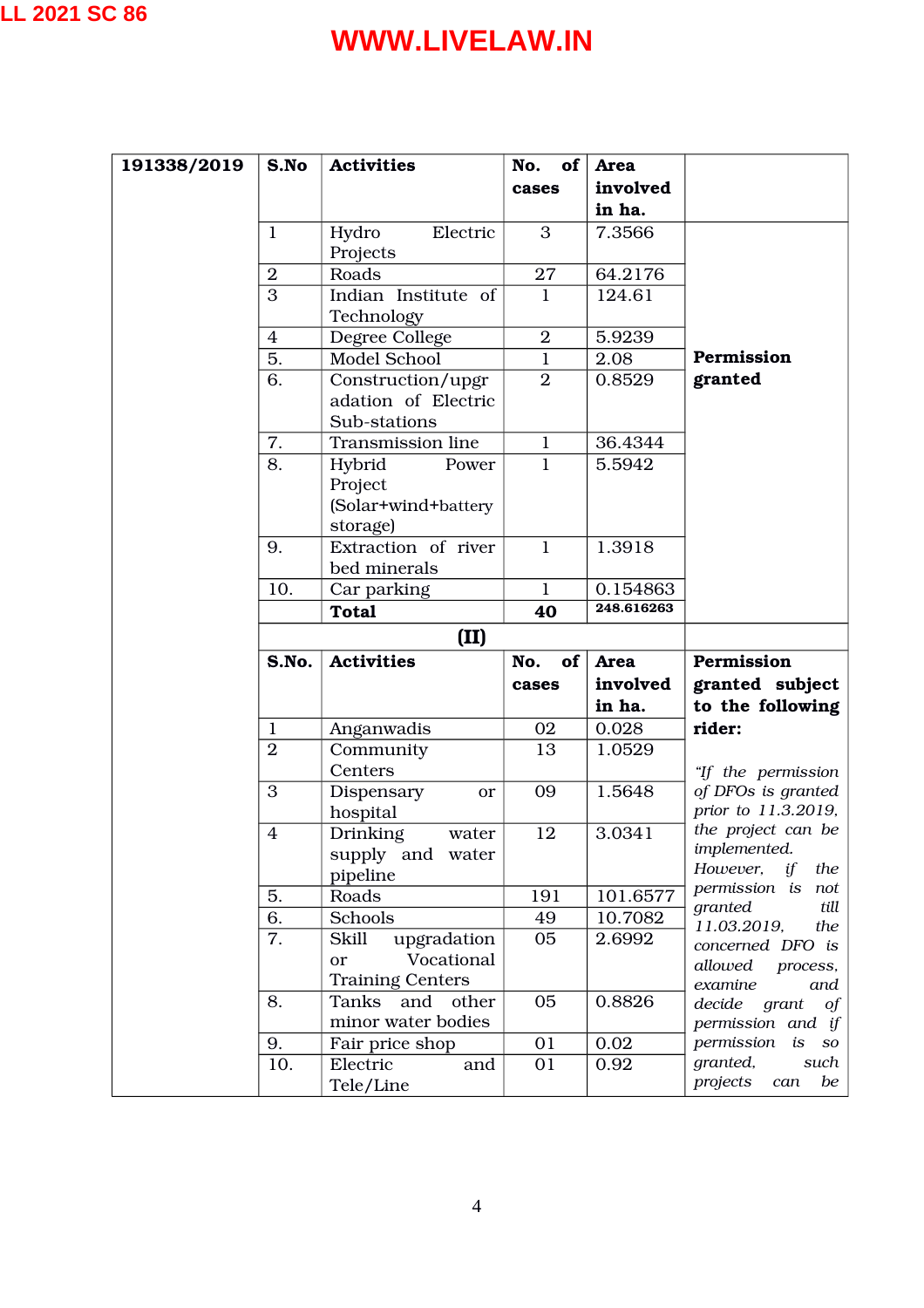|             | 11.            | Minor<br>Irrigation<br>Cannel                                                                                                 | 01        | 0.12          | implemented<br>and<br>allowed<br>to                                                                                                                                                                                                                 |
|-------------|----------------|-------------------------------------------------------------------------------------------------------------------------------|-----------|---------------|-----------------------------------------------------------------------------------------------------------------------------------------------------------------------------------------------------------------------------------------------------|
|             |                | <b>Total</b>                                                                                                                  | 289       | 122.7475      | and<br>commence                                                                                                                                                                                                                                     |
|             |                |                                                                                                                               |           |               | complete."                                                                                                                                                                                                                                          |
|             |                |                                                                                                                               |           |               |                                                                                                                                                                                                                                                     |
| 55071/2020  | (I)            | 34 projects under FCA, 1980 for which<br>approval<br>final<br>given<br>by<br>Central<br>Government, mentioned in Annexure A-9 |           |               | permitted                                                                                                                                                                                                                                           |
|             | (II)           | 96 projects under FRA, the proposals for<br>which were received after 11.03.2019.<br>given in Annexure A-10                   |           |               | <b>DFO</b><br>concerned<br>is permitted to<br>process, examine<br>and decide the<br>grant<br>of<br>permission and if<br>permission is so<br>granted,<br>such<br>projects can be<br>implemented and<br>allowed<br>to<br>and<br>commence<br>complete. |
|             |                | (I)                                                                                                                           |           |               |                                                                                                                                                                                                                                                     |
|             | S.No           | Projects                                                                                                                      | of<br>No. | <b>Forest</b> |                                                                                                                                                                                                                                                     |
| 121109/2020 |                |                                                                                                                               | cases     | land          |                                                                                                                                                                                                                                                     |
|             |                |                                                                                                                               |           | involved      |                                                                                                                                                                                                                                                     |
|             |                |                                                                                                                               |           | (in ha.)      |                                                                                                                                                                                                                                                     |
|             | $\mathbf{1}$   | Roads                                                                                                                         | 37        | 161.7044      |                                                                                                                                                                                                                                                     |
|             | $\overline{2}$ | Helipads                                                                                                                      | 01        | 0.9898        |                                                                                                                                                                                                                                                     |
|             | 3              | <b>Transmission Lines</b><br>& Power Stations                                                                                 | 04        | 51.8232       |                                                                                                                                                                                                                                                     |
|             | $\overline{4}$ | Sewerage<br><b>Treatment Plants</b>                                                                                           | 02        | 1.72          | Permission<br>granted                                                                                                                                                                                                                               |
|             | $\overline{5}$ | Water<br>Drinking<br><b>Supply Schemes</b>                                                                                    | 05        | 71.1711       |                                                                                                                                                                                                                                                     |
|             | 6              | Hydro<br>Power<br>Projects                                                                                                    | 04        | 60.6863       |                                                                                                                                                                                                                                                     |
|             | $\overline{7}$ | <b>Other Projects</b>                                                                                                         | 06        | 10.6575       |                                                                                                                                                                                                                                                     |
|             |                | <b>Total</b>                                                                                                                  | 59        | 358.7524      |                                                                                                                                                                                                                                                     |
|             | (II)           |                                                                                                                               |           |               |                                                                                                                                                                                                                                                     |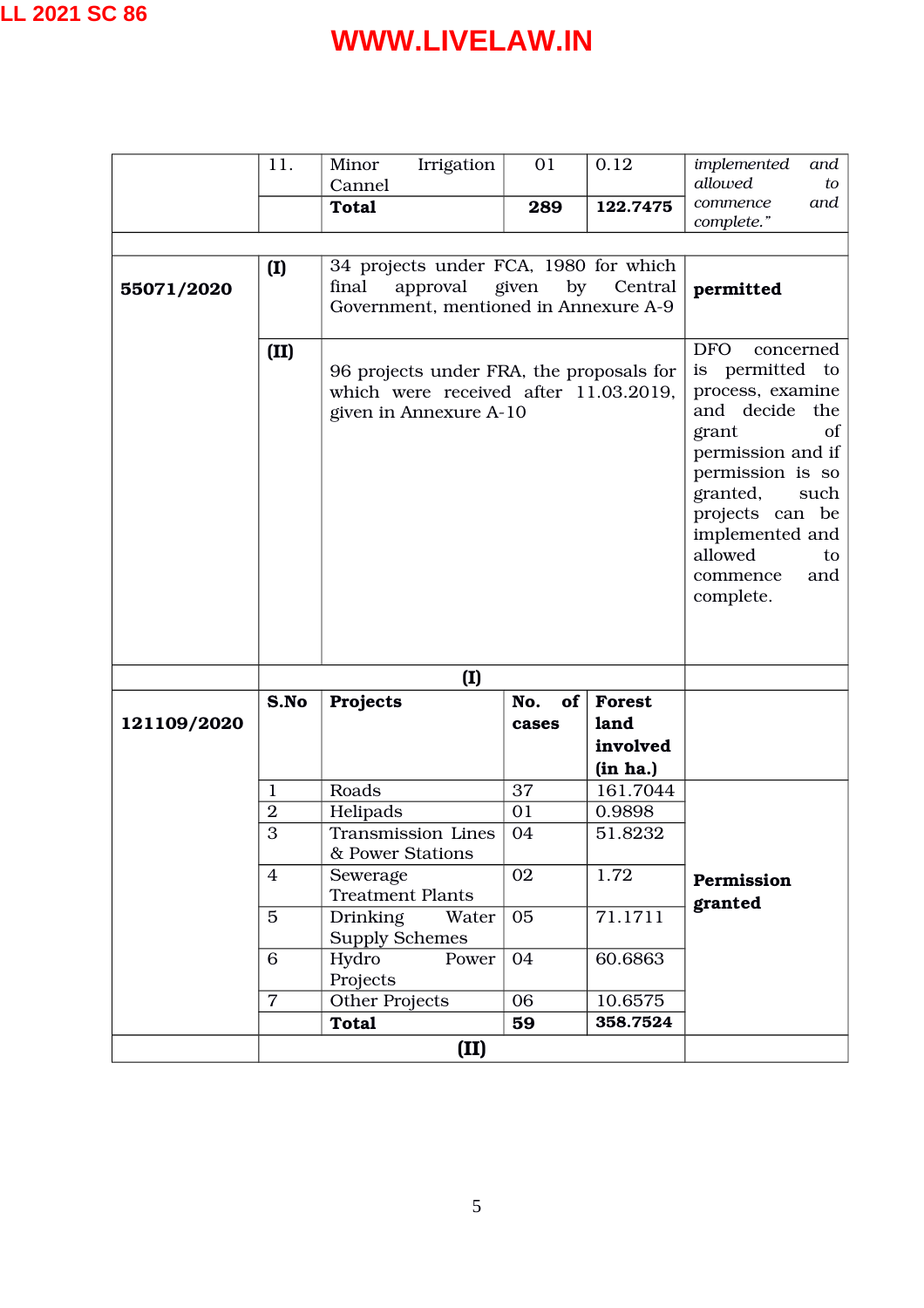|             | S.No<br>$\mathbf{1}$<br>$\overline{2}$<br>3.<br>4. | Activities (as per<br>list at pages 63 to<br>68 of application)<br>Anganwaris<br>Community<br>Centres<br>Roads<br>Schools | of<br>No.<br>cases<br>01<br>01<br>75<br>01 | Area<br>involved<br>in<br>ha./No.<br>of trees<br>involved<br>0.007/0<br>0.014/0<br>35.9618/<br>501<br>0.512/0 | Permission<br>granted subject<br>to the following<br>rider:<br><b>Proposals</b><br>received<br>after                                                                                                                       |
|-------------|----------------------------------------------------|---------------------------------------------------------------------------------------------------------------------------|--------------------------------------------|---------------------------------------------------------------------------------------------------------------|----------------------------------------------------------------------------------------------------------------------------------------------------------------------------------------------------------------------------|
|             | 5.                                                 | Tanks<br>other<br>and<br><b>Minor Water Bodies</b>                                                                        | 01                                         | 0.3415/0                                                                                                      | 11.3.2019.                                                                                                                                                                                                                 |
|             | 6.                                                 | Water/Rain<br>Water<br>Harvesting<br><b>Structures</b>                                                                    | 01                                         | 0.0384/0                                                                                                      | "Therefore,<br><b>DFO</b><br>concerned<br>is                                                                                                                                                                               |
|             |                                                    | Total                                                                                                                     | 80                                         | 36.8747/<br>501                                                                                               | permitted<br>to<br>process, examine<br>and<br>decide<br>granted<br>οf<br>permission and if<br>permission is so<br>granted,<br>such<br>projects can be<br>implemented and<br>allowed<br>to<br>commence<br>and<br>complete." |
| 130847/2020 | Name of Project                                    |                                                                                                                           | Amount<br>sanctio                          | Sanctioned<br>by                                                                                              |                                                                                                                                                                                                                            |
|             | S.No                                               | Projects                                                                                                                  | ned<br>No.<br>of                           | <b>Forest</b>                                                                                                 |                                                                                                                                                                                                                            |
|             |                                                    |                                                                                                                           | cases                                      | land<br>involved                                                                                              |                                                                                                                                                                                                                            |
|             |                                                    |                                                                                                                           |                                            | (in ha.)                                                                                                      |                                                                                                                                                                                                                            |
|             | $\mathbf{1}$                                       | Roads                                                                                                                     | 02                                         | 5.3595                                                                                                        | Permission                                                                                                                                                                                                                 |
|             | $\overline{2}$<br>3                                | <b>Bus Stand</b><br>Construction<br>of                                                                                    | 02<br>01                                   | 1.2323<br>0.3185                                                                                              | granted                                                                                                                                                                                                                    |
|             |                                                    | Bridge approach                                                                                                           |                                            |                                                                                                               |                                                                                                                                                                                                                            |
|             |                                                    | <b>Total</b>                                                                                                              | 05                                         | 6.9103                                                                                                        |                                                                                                                                                                                                                            |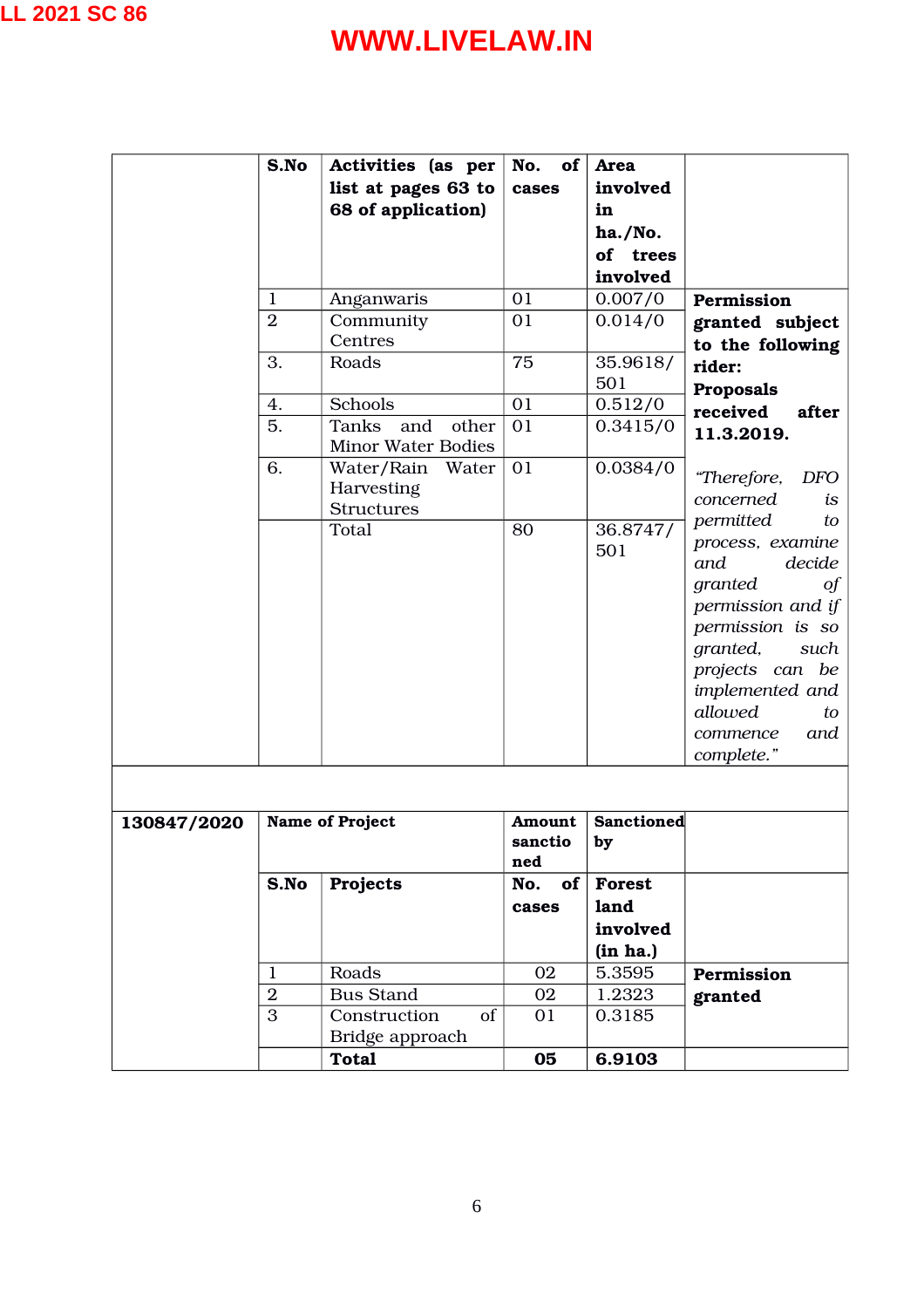#### 3. **IA No. 130847 of 2020**

In this application, mention is made about two projects, at page No.6 of the application.

| <b>Name of Project</b>                          | <b>Amount Sanctioned</b> | Sanctioned by |  |  |
|-------------------------------------------------|--------------------------|---------------|--|--|
| corridor<br>One<br>green<br>National Highway    | 1337 Crores              | MoRTH         |  |  |
| Construction of Two lane<br>NH 20A (new NH 503) | 61.48 Crores             | MoRTH         |  |  |

The First project of Green Corridor National Highway is in two parts, for each of which separate final approval has been granted under Section 2 of the Forest Conservation Act, by Ministry of Environment and Forest, Government of India. One final approval dated 30.09.2020 is for diversion of 28.449 ha of forest land and second final approval of the even date is for diversion of 22.419 ha of forest land. Both these final approvals are attached with the affidavit filed on 06.02.2021. The said final approvals are taken on record.

So far as Second Project viz. Construction of Two lane NH20A (new NH 503) is concerned, the final approval for the same for diversion of 7.0713 ha of forest land has also been granted u/s 2 of the Forest Conservation Act by the Ministry of Environment and Forest, Government of India vide letter dated